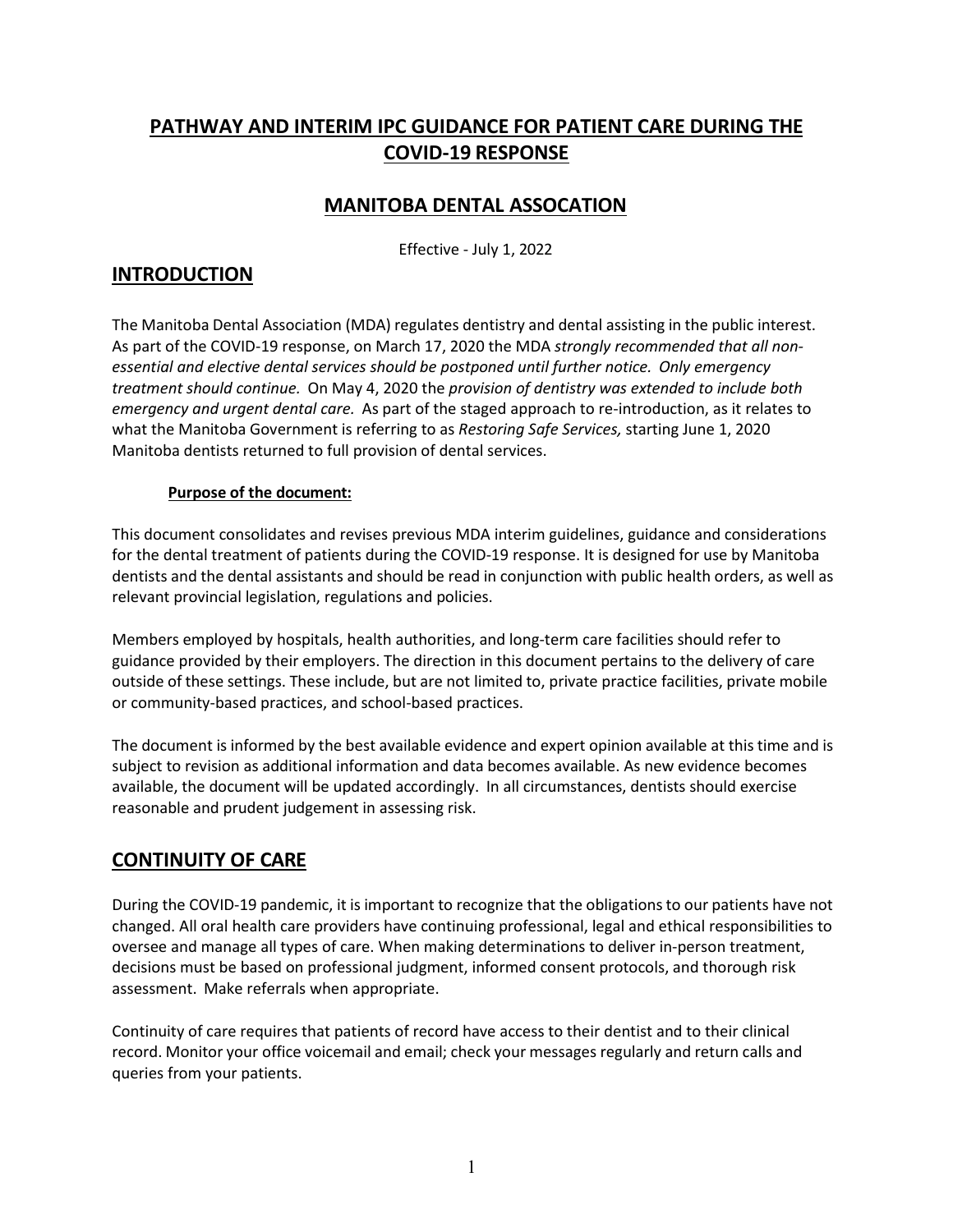# **PUBLIC HEALTH, OUTBREAK LEVEL AND DENTISTRY**

#### **The Continuum Of Pandemic Phases:**

Figure 1. The continuum of pandemic phases<sup>a</sup>



a This continuum is according to a "global average" of cases, over time, based on continued risk assessment and consistent with the broader emergency risk management continuum.

Figure 1 shows the World Health Organization's "Continuum of Pandemic Phases," displayed as a distribution curve of the hypothetical global average of pandemic cases over time based on a continued pandemic risk assessment.

## **Public Health MB:**

"Manitoba removed public health orders related to COVID-19 as of March 15, 2022, and is transitioning from an acute response to a longer-term response to ongoing COVID-19 cases in the community, with a focus on **recovery and preparedness**."

"Public health measures implemented during the acute phase of the pandemic slowed the transmission of COVID-19, reduced associated severe outcomes, and helped to maintain capacity in the health care system, but also had other significant impacts on society. Some of these impacts have been positive, but many have caused disruption and negative societal impacts. Removal of public health restrictions is now possible due to the decreasing incidence of infection and associated severe outcomes, high vaccination coverage, infection-acquired immunity, and availability of treatments for individuals at high risk of severe outcomes. However, **ongoing planning is required, including management of ongoing circulation of cases and interaction with other respiratory viruses, and potential emergence of new variants of concern (VOCs) that may be more transmissible, severe, and/or immune-evasive."**

Taken from Public Health: [https://manitoba.ca/asset\\_library/en/coronavirus/interim\\_guidance.pdf](https://manitoba.ca/asset_library/en/coronavirus/interim_guidance.pdf)

## **Daily provincial updates and status reports by region:**

#### <https://www.gov.mb.ca/covid19/>

The Province of Manitoba Pandemic Response System has been introduced to share the current level of risk, provide public health guidance to Manitobans and explain the range of measures in place to reduce the spread of COVID-19 in Manitoba. The province will update the provincial response level in response to the spread of the virus and other public health indicators. All Public Health Orders must be followed.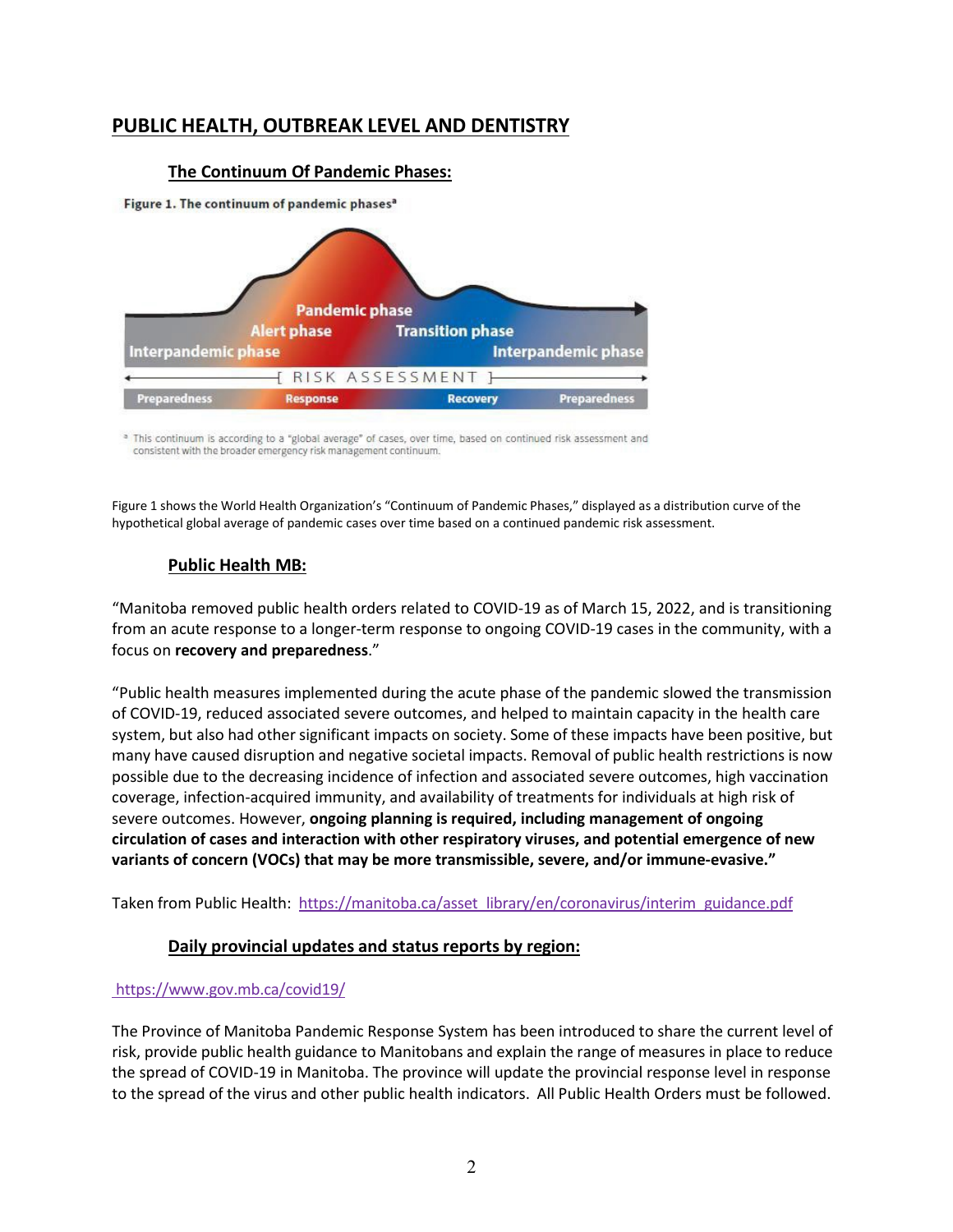## **Four levels of Community Transmission - Manitoba:**

# **Green: Limited Risk**

The spread of COVID-19 is broadly contained and a vaccine and/or effective treatment for COVID-19 is available. Transmission of the virus is at very low to undetectable levels between household and close contacts. There may be single or isolated small outbreaks, which are quickly contained. Community transmission is low to undetectable.

#### **Yellow: Caution**

Community transmission of COVID-19 is at low levels. Household and close contact transmission could be occurring in Manitoba. There may be single or isolated small cluster outbreaks which are quickly contained. Community transmission is low to undetectable.

#### **Orange: Restricted**

Community transmission of COVID-19 is occurring. However, the virus is being transmitted at levels that public health and the health system can manage. New clusters are more common, but can be controlled through testing and contact tracing. The health care system is able to manage COVID-19 case levels.

## **Red: Critical**

Community spread of COVID-19 is not contained and/or there are significant strains on our health care system. The virus is being transmitted at levels that public health and the health system cannot manage. Extensive community transmission is occurring. There are widespread outbreaks and new clusters that cannot be controlled through testing and contact tracing. The health care system may be close to or over capacity.

<https://www.manitoba.ca/covid19/restartmb/prs/system/index.html>

## **DEFINITIONS – COVID-19 – SHARED HEALTH MB**

**Green Zone - COVID-19 Non-Suspect patients**, residents or clients are those who do not meet the criteria for testing and/or those deemed "recovered" by Public Health (if not admitted) or by Infection Prevention and Control (if admitted).

**Orange Zone - COVID-19 Suspect patients**, residents or clients are those who have been tested based on symptoms or contact/travel status and the result is pending OR a person who, based on clinical symptoms or exposure history, needs to be tested for COVID-19, regardless of vaccination status. **Red Zone - COVID-19 Positive patients**, residents or clients are those who have been tested and have a positive test result and who have not been deemed "recovered" by Public Health (if not admitted) or by Infection Prevention and Control (if admitted).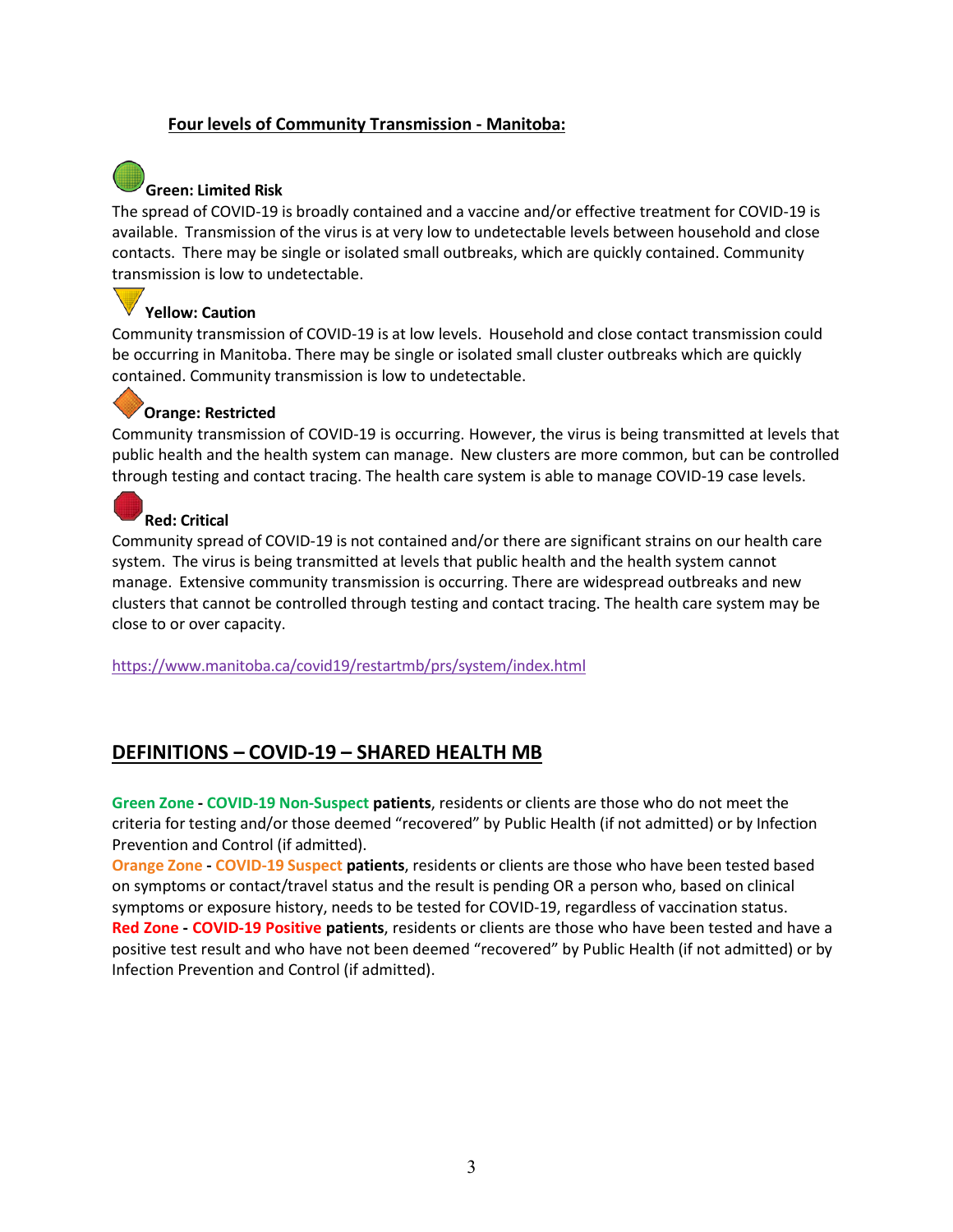## **COVID-19 Screening:**

Continue screening protocols in your practice so you can accurately plan for in-person care.

Screening is an effective management tool to help assess a patients' COVID-19 risk. Because public health authorities are able to frequently update and manage the online Shared Health MB screening tool based on the most current epidemiology, this is the preferred COVID-19 screening tool for Manitoba dentists. Screen patients for symptoms of respiratory infection upon entry.

<https://sharedhealthmb.ca/covid19/screening-tool/>

# **CONTROL MEASURES**

Figure 2. COVID-19 Manitoba Health and Seniors Care (MHSC) Infection Prevention and Control Personal Protective Equipment (PPE) Guidance



# **I. Public Health Measures(Elimination And Substitution)**

## **Public Health Guidance:**

Testing, Case Management, Contact Tracing Requirements, Exposure Management, Isolation Recommendations visit Public Health MB - Interim Guidance Public Health Measures - *Managing Novel Coronavirus (COVID-19) Cases and Contacts in Community - Frequently Updated.* [https://manitoba.ca/asset\\_library/en/coronavirus/interim\\_guidance.pdf](https://manitoba.ca/asset_library/en/coronavirus/interim_guidance.pdf)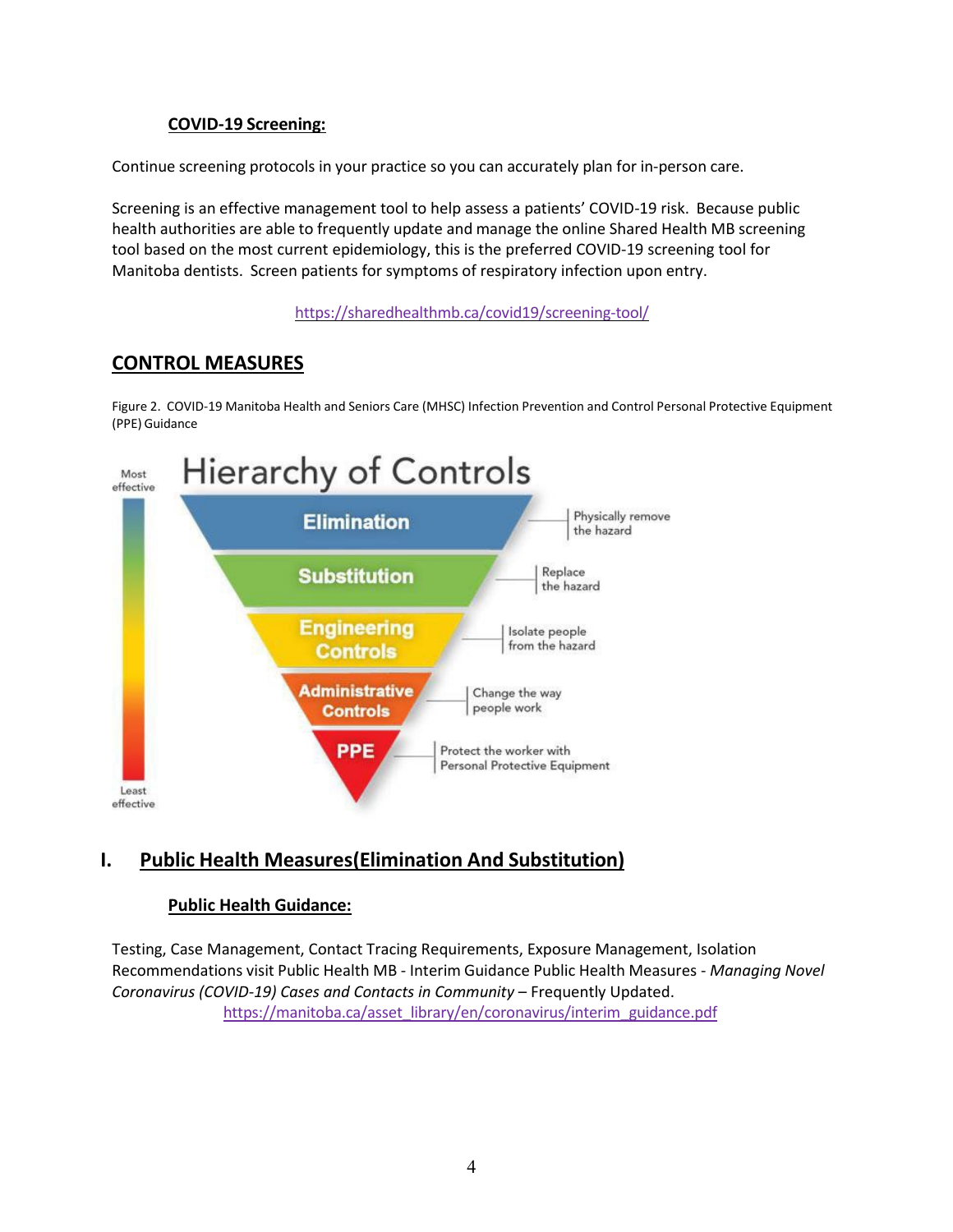#### **Vaccines for COVID-19:**

Vaccination continues to be an effective preventative tool for all Manitobans in the fight on COVID-19. The MDA strongly recommends vaccination against COVID-19 for all dentists and dental assistants.

• Health Canada information on authorized COVID-19 vaccines:

<https://www.canada.ca/en/public-health/services/diseases/coronavirus-disease-covid-19/vaccines.html>

• Health Canada information related to COVID-19 mRNA Vaccines:

[https://www.canada.ca/en/health-canada/services/drugs-health-products/covid19-industry/drugs](https://www.canada.ca/en/health-canada/services/drugs-health-products/covid19-industry/drugs-vaccines-treatments/vaccines/type-mrna.html)[vaccines-treatments/vaccines/type-mrna.html](https://www.canada.ca/en/health-canada/services/drugs-health-products/covid19-industry/drugs-vaccines-treatments/vaccines/type-mrna.html)

# **II. Engineering Controls**

Engineering controls reduce the risk of exposure to an infectious agent or infected source hazard by applying building structure or ventilation strategies. Engineering controls do not depend on an individual's compliance with exposure prevention strategies. These controls are usually established and controlled within the building infrastructure, thereby eliminating an individual's choice about their application and reducing the opportunity for individual error.

Every workplace has unique design characteristics – each with differing consideration of engineering controls. Examples of engineering controls are:

- Design to minimize movement of patients within the facility.
- Measures to prevent congestion in common spaces.
- Separations/Partitions.
- Point of Care Alcohol Based Hand Rub stations (ABHR).
- Prepare washrooms by posting hand-washing instructions, ensuring adequate supply of soap and disposable towels, and make a disposal receptacle available.
- Where consistent physical distance cannot be established between patients and team members, transparent barriers may be added to promote separation.

## **HVAC / air flow:**

The air exchanges/hour (ACH) in a space can be affected by many factors including the physical layout of the office. Before making any changes to the dental office, it is important to understand the MDA does not require dental practices to make alterations to existing office designs. It is recommended to reduce aerosols at source with aerosol reduction techniques.

Health Canada - Guidance on Indoor ventilation during the COVID-19 pandemic: [https://www.canada.ca/en/public-health/services/diseases/2019-novel-coronavirus-infection/guidance](https://www.canada.ca/en/public-health/services/diseases/2019-novel-coronavirus-infection/guidance-documents/guide-indoor-ventilation-covid-19-pandemic.html#a4)[documents/guide-indoor-ventilation-covid-19-pandemic.html - a4](https://www.canada.ca/en/public-health/services/diseases/2019-novel-coronavirus-infection/guidance-documents/guide-indoor-ventilation-covid-19-pandemic.html#a4)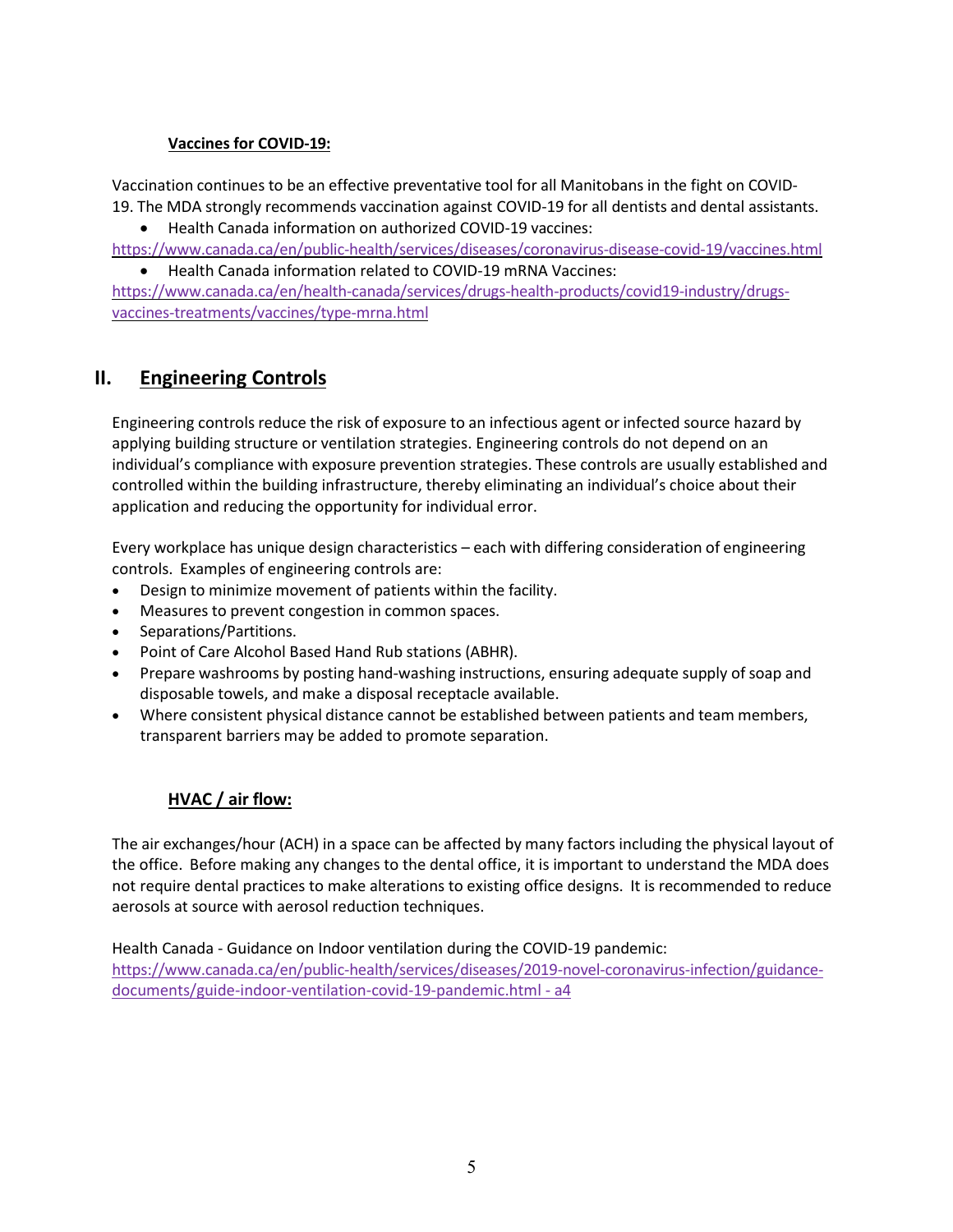# **III. Administrative Controls**

Dentists and Dental Clinics must comply with current provincial public health measures, relevant legislation, regulations and policies.

Administrative controls provide an infrastructure of policies, procedures, and practices intended to prevent exposure to and transmission of microorganisms to a susceptible host during the provision of service. To be effective, administrative controls must be implemented at the point of first encounter with a suspect or known infected source and be continued until the source leaves the setting (interaction ends), or the source is no longer infectious. Inherent in the development and practice of administrative controls is ensuring sufficient resources are supplied to allow implementation of the controls.

## **Administrative Control Guidance for Team Members:**

- Team members should be asked to regularly self-monitor for fever or symptoms consistent with COVID-19 or other acute respiratory infection and refrain from attending the clinic if symptoms are present.
- Ensure team members practice strict adherence to hand hygiene and respiratory hygiene.
- Whenever possible, maintain physical distance between team members.
- Post visual alerts (signs, posters) in staff common areas (lunchroom, sterilization room, washroom) regarding hand hygiene, physical distancing, respiratory etiquette. <https://sharedhealthmb.ca/covid19/providers/posters/>
- Communicate with the dental office team about the importance of remaining vigilant inside and outside the office. <https://www.manitobadentist.ca/covid-19-resources.cfm>
- All team members must wear a minimum ASTM level 1 mask and eye protection whenever possible while they are in the dental setting.
- In non-clinical staff only areas encourage physical distancing and disinfect high touch surfaces. Masks and face coverings may be used at the discretion of team members.

## **Return to Work Guidance for team members:**

Shared Health publishes return to work guidance that will change periodically in response to evolving national and international evidence-based recommendations.

#### <https://sharedhealthmb.ca/covid19/providers/oesh-resources/>

#### **Administrative Control Guidance for Patients and Visitors:**

- Identify patients with symptoms of COVID-19 or other acute respiratory infection when scheduling appointments for routine clinic visits. If possible, ask that they defer routine clinic visits until the symptoms of their acute infection have subsided.
- Accompanying individuals with symptoms of acute infection should not visit unless the visit is essential (e.g., parent, guardian or primary caretaker). In that case, they should be instructed and supervised in precautions to take to minimize transmission of infection.
- Screen patients for symptoms of respiratory infection upon entry.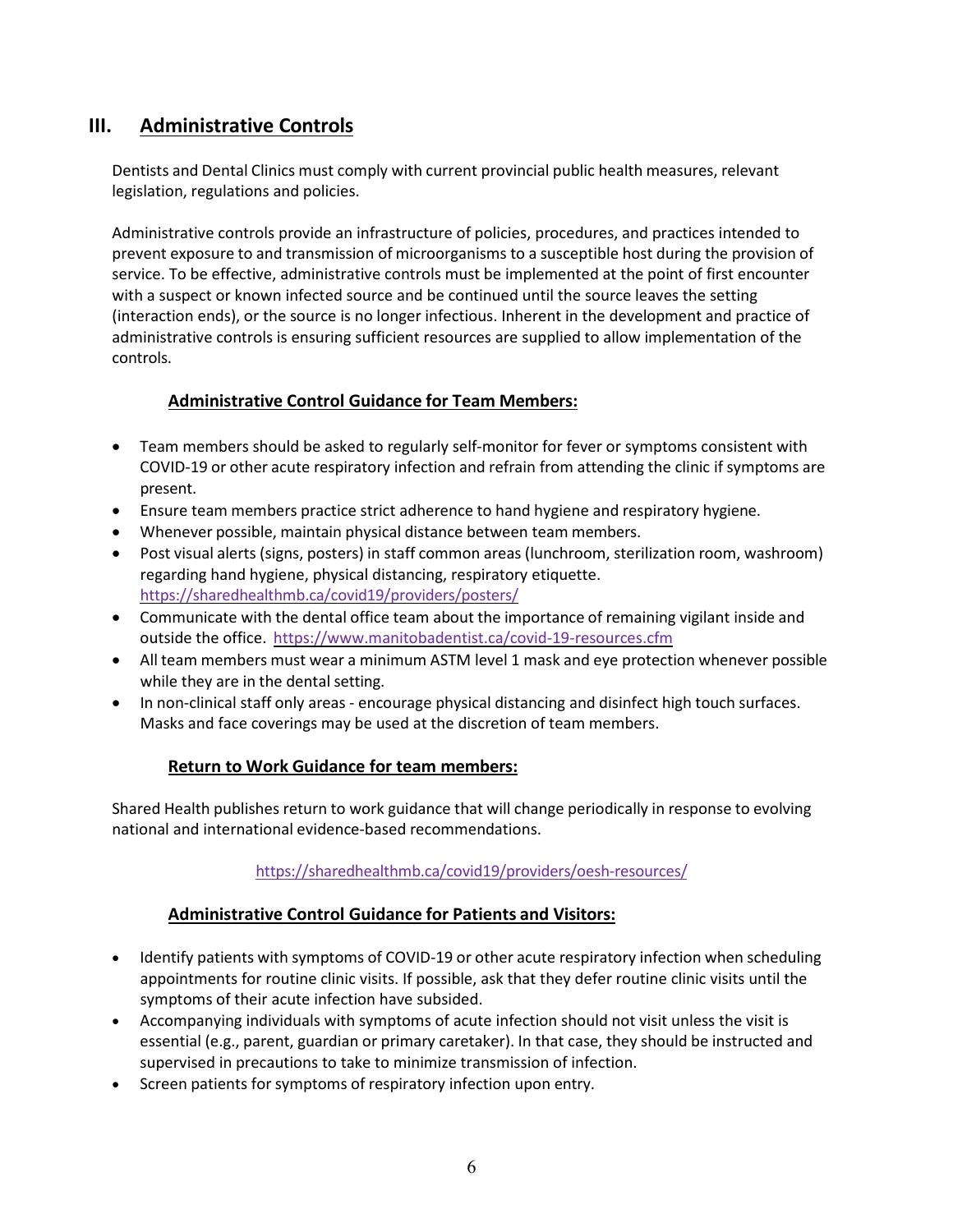- While temperature measurement may be employed, pre-appointment screening for COVID symptoms using the Shared Health Screening Tool remains best practice for all patients.
- Minimize movement of patients within the facility and take measures to prevent congestion in common spaces. Floor markings may be helpful where congestion occurs or lines form.
- Consider posting notices to promote hand hygiene, physical distancing and respiratory etiquette. <https://sharedhealthmb.ca/covid19/providers/posters/>
- Offer Alcohol Based Hand Rub (ABHR) 60-90% available at the entrance/exit for patient, accompanying individuals, and staff use.
- When possible, minimize use of waiting rooms and promote separation and/or physical distancing for those in waiting rooms. Remove non-essential items when appropriate.
- Sanitize high touch surfaces frequently.
- Prepare washrooms by posting hand-washing instructions, ensuring adequate supply of soap and disposable towels, and make a trash can available.
- Encourage Cashless or no-contact payment.

## **Mask guidance for Patients and Visitors:**

- According to Health Canada, masks are one of the most effective individual public health measures that we can use to protect ourselves and others from COVID-19. [https://www.canada.ca/en/public-health/services/diseases/2019-novel-coronavirus](https://www.canada.ca/en/public-health/services/diseases/2019-novel-coronavirus-infection/prevention-risks/about-non-medical-masks-face-coverings.html)[infection/prevention-risks/about-non-medical-masks-face-coverings.html](https://www.canada.ca/en/public-health/services/diseases/2019-novel-coronavirus-infection/prevention-risks/about-non-medical-masks-face-coverings.html)
- It is recommended that patients and visitors wear a mask or cloth face covering upon arrival to and throughout their stay in the dental setting.
- It is prudent for dental practices to continue promoting mask use.
- Practitioners must apply their knowledge, skill and judgement to reduce the risk for everyone present at the clinic. Protocols must not restrict the access to care or the quality of care you provide.
- Communicate your clinic masking policy expectations to patients and visitors.

## **Dental Laboratory Asepsis:**

Effective communication and coordination between the dental facility and commercial dental laboratory is essential. Impressions, prostheses or appliances must be cleaned and disinfected before transport to the lab. Finished devices, prostheses and appliances delivered to the patient must be free of contamination. Keep paper prescriptions separate from wet impressions.

## **Disposable equipment and supplies:**

Single-use disposable equipment and supplies should be used whenever possible and discarded into a no-touch waste receptacle after each use. All reusable equipment should, whenever possible, be dedicated for use by one patient. If this is not feasible, equipment should be cleaned first and then disinfected or otherwise reprocessed according to manufacturer's instructions and facility protocols.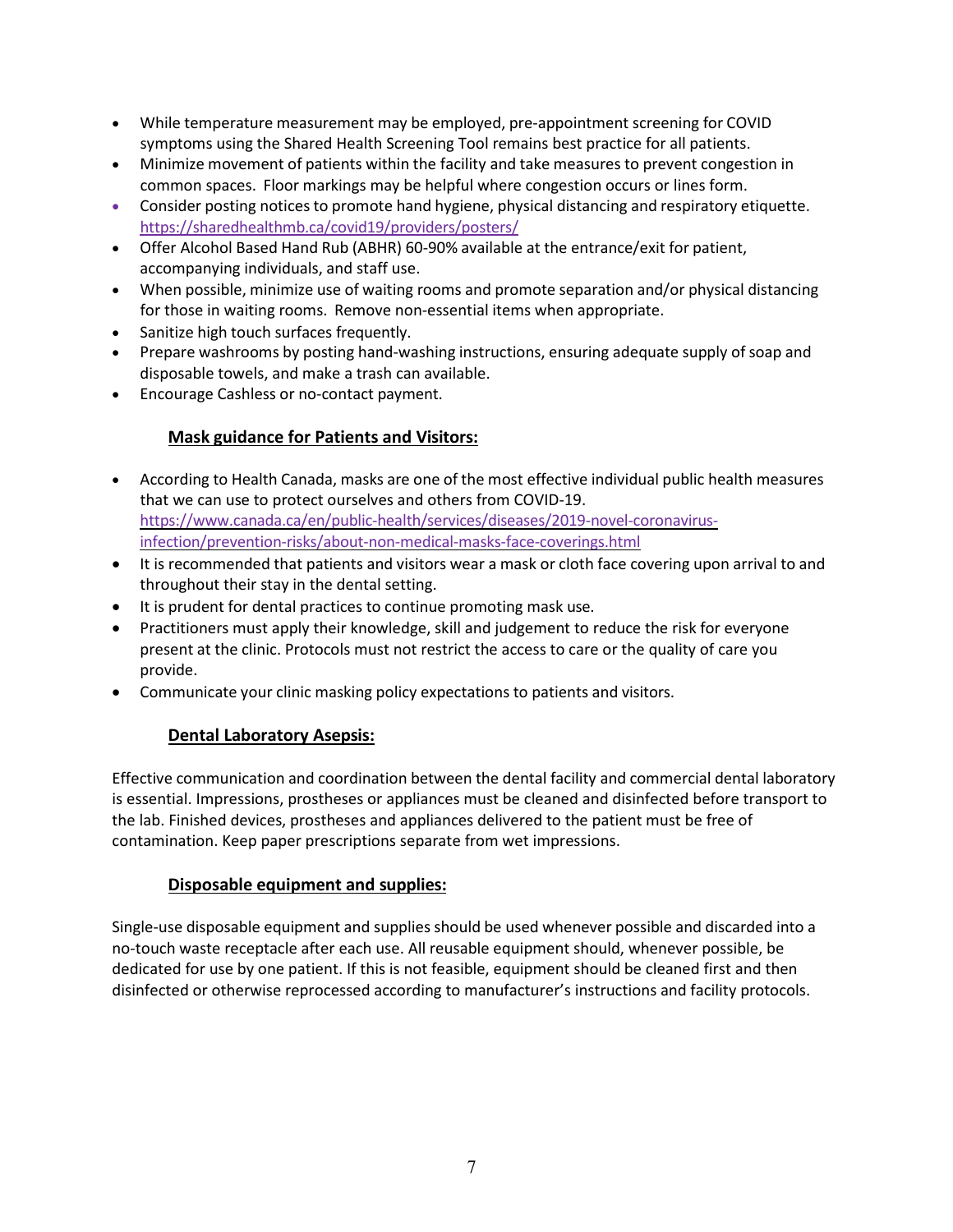## **ROUTINE PRACTICES (formerly universal precautions or standard precautions)**

Routine Practices are the foundation for preventing the transmission of microorganisms during care in all healthcare settings. It is a comprehensive set of Infection Prevention and Control (IP&C) measures developed for use in the routine care of all persons at all times in all healthcare settings (acute, community or long-term care).

Routine Practices aim to minimize or prevent healthcare-associated infections in everyone in the healthcare setting including the person receiving care, all staff, visitors, contractors, and so on. Following Routine Practices can reduce the transmission of microorganisms in all healthcare settings. **Provincial guidance from MB Health, Seniors, and Active Living provides a summary of guidance related to Recommendations for Routine Practices in all Health Care Settings:**

#### **<https://www.gov.mb.ca/health/publichealth/cdc/docs/ipc/rpap.pdf>**

Details of Routine Practices for Provincial guidance related to the following areas:

- 1. Point of Care Risk Assessment
- 2. Hand Hygiene
- 3. Source Control
- 4. Patient Placement and Accommodation
- 5. Patient Flow
- 6. Aseptic Technique
- 7. Use of Personal Protective Equipment
- 8. Sharps Safety and Prevention of Exposure to Bloodborne Pathogens
- 9. Cleaning and Disinfection of Non-Critical Patient Care Equipment
- 10. Environmental Cleaning
- 11. Handling of Linen, Waste, Dishes and **Cutlery**
- 12. Education of Patients, Families and Visitors
- 13. Visitor Management

#### **Risk Assessment:**

Point of care risk assessment to be undertaken for all patients at all times. **Consideration for level of transmission in areas of outbreak or when extensive community transmission has occurred will affect risk assessment and determination of need for care, level of caution and level of PPE employed.**

**Adjustments to the practice of dentistry and facilities is based on current knowledge of the COVID-19 pandemic. The modifications to dentistry may change depending on the outbreak level in your community/region/province.** Since outbreaks can be quite local, the modifications may be different for one community compared to another.

For more on point of care risk assessment see:

#### **<https://www.gov.mb.ca/health/publichealth/cdc/docs/ipc/rpap.pdf>**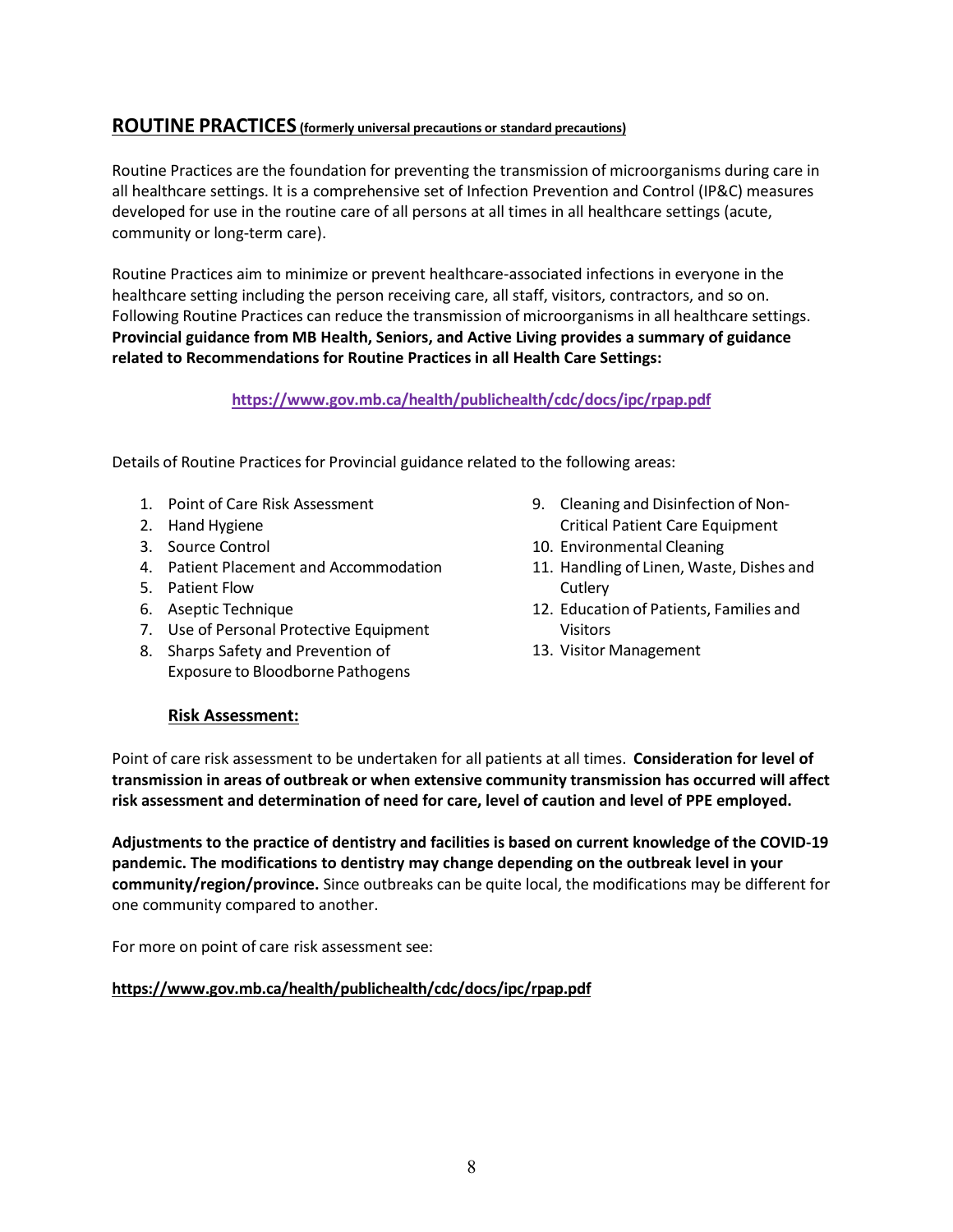# **IV. Personal Protective Equipment (PPE) Guidance:**

The PPE tier provides a physical barrier between the uninfected individual and an infectious agent or infected source.

**Green Zone - COVID-19 Non-Suspect patients may be treated with Routine Practices. Level of PPE employed may vary based on Point of Care Risk Assessment.**

Point of care risk assessment to be undertaken for all patients at all times. **Consideration for level of transmission in areas of outbreak or when extensive community transmission has occurred will affect risk assessment and determination of need for care, level of caution and level of PPE employed.**

The following provides guidance related to PPE recommendations for Routine Practices:

#### **Non-aerosol Generating Procedures (non-AGPs) – Routine Practices**

- ASTM Level 1, 2 or 3 Mask\*
- Eye protection\*\*
- Gloves

#### **Aerosol Generating Procedures (AGPs) – Routine Practices**

- ASTM Level 3 Mask
- Eye protection\*\*
- Gloves

\*Mask is procedure dependent – See Table 1

\*\*Eye protection can be a face shield, goggles or safety glasses with side shields recommended.

- See Provincial guidance form MB Health, Seniors, and Active Living <https://www.gov.mb.ca/health/publichealth/cdc/docs/ipc/rpap.pdf> provides a summary of guidance related to Recommendations for Routine Practices in all Health Care Settings:
	- o Lab Coats or Gowns as well as Bouffant/cap may be employed for Routine Practices as determined by the Point of Care Risk Assessment for some procedures.
	- $\circ$  When eye protection is required, wear it over prescription glasses. Prescription glasses by themselves are not adequate for eye protection.
	- o When possible, change into a separate set of street clothes and footwear before leaving work. Work clothing (e.g. washable scrubs) may be placed in a bag and laundered after every shift. Uniforms may be laundered at home.

|                                                              | <b>ASTM Level 1</b> | <b>ASTM Level 2</b> | <b>ASTM Level 3</b> |
|--------------------------------------------------------------|---------------------|---------------------|---------------------|
| <b>Fluid Resistance, mmHg</b>                                | 80(low)             | 120(moderate)       | $160$ (high)        |
| <b>Bacterial Filtration Efficiency (BFE)</b>                 | $\geq$ 95%          | $\geq$ 98%          | $\geq$ 98%          |
| Particle Filtration Efficiency (PFE) @ 0.1micron             | $\geq$ 95%          | $\geq$ 98%          | $\geq 98\%$         |
| Breathability - Delta P, mm H <sub>2</sub> O/cm <sup>2</sup> | < 4.0               | < 5.0               | < 5.0               |
| <b>Flame Spread</b>                                          | Class 1             | Class 1             | Class 1             |

Table 1 - ASTM F2100 Medical Face Mask Material Requirements by Performance Level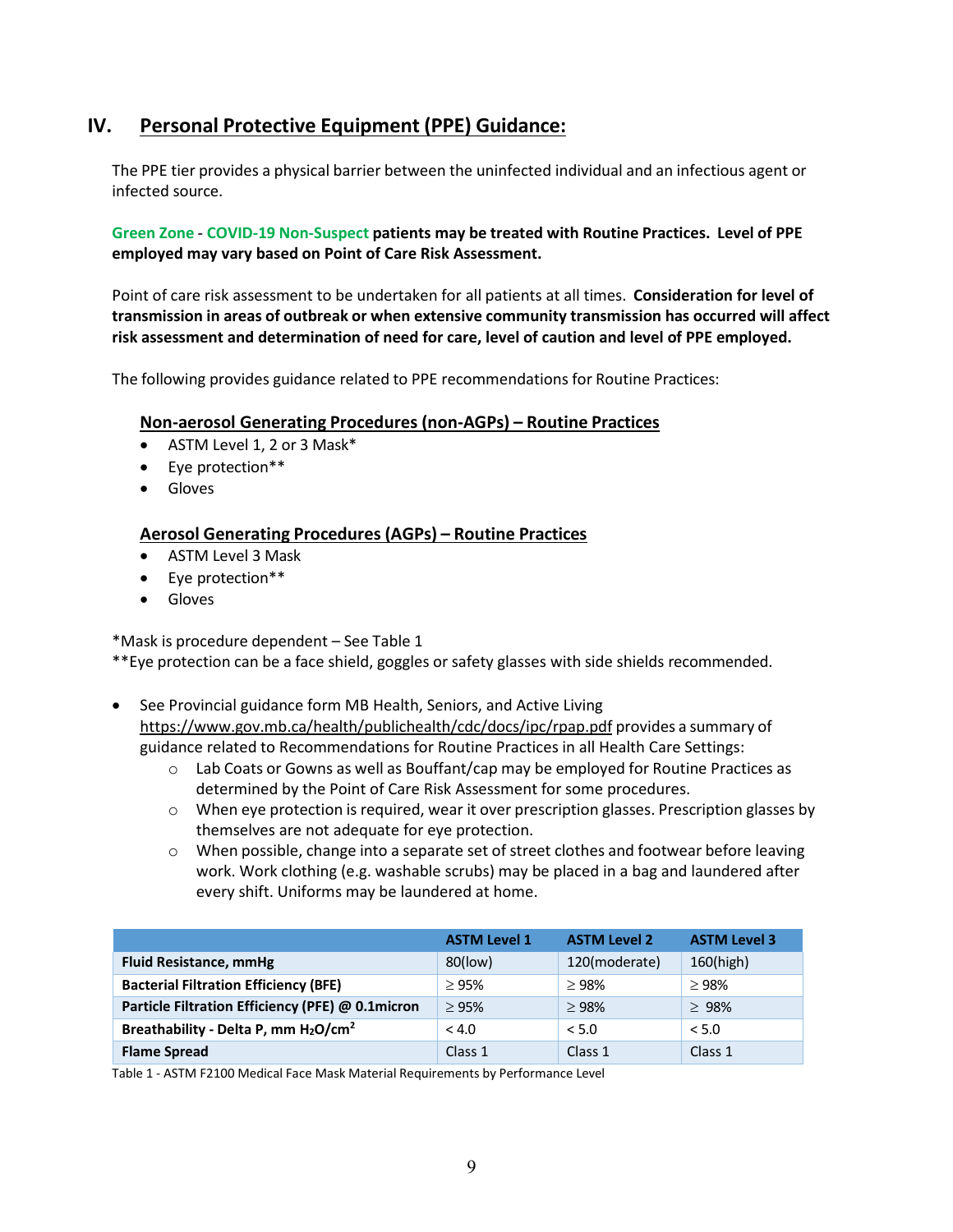# **AEROSOL GENERATING PROCEDURES**

Aerosol Generating Procedures (AGPs) may represent a risk for droplet transmitted influenzas and other respiratory diseases. In dentistry, aerosols may be produced by high speed handpieces, 3-in-1 air/water syringe, ultrasonic scalers, among others. (Table 2) In most instances, significant reduction in contamination is demonstrated when employing the use of high-volume evacuation whenever possible.

Dental procedures that involve the use of high energy instruments, such as high-speed air turbines and ultrasonic scalers, are more likely to produce smaller particle size aerosols. Procedures that use powered, low velocity rotary instruments (specifically below 60,000 rpm) lead to reduced contamination risk manageable using routine infection prevention and control practises and procedural mitigation as commonly used in dentistry such as high-volume evacuation.

Estimated RPM of some commonly employed rotary instruments in dentistry include:

- Air turbine high speed handpiece 430,000 RPM or lower
- Electric high speed handpiece 200,000 RPM or lower
- Electric slow speed handpiece 40,000 RPM or lower
- Air driven slow speed handpiece 22,000 RPM or lower
- Air driven gear reduction Prophy Angle 5,500 RPM or lower

Aerosol mitigation methods include:

- High-Volume Evacuation (HVE)
- Extra-oral suction evacuators
- Rubber dam isolation
- 4 handed dentistry
- Limit use of air and water simultaneously with 3-in-1 air/water syringe.
- Hand instrumentation when appropriate
- Extra-oral radiography when appropriate.
- Disinfection of rubber dam isolated teeth prior to AGP.

#### **Table 2: Dental devices and procedures known to produce airborne contamination**

| <b>Ultrasonic and Sonic Scalers</b>          | Considered the greatest source of aerosol contamination; use of a<br>high-volume evacuator will reduce the airborne contamination by<br>more than 95%                                     |  |
|----------------------------------------------|-------------------------------------------------------------------------------------------------------------------------------------------------------------------------------------------|--|
| Air Polishing (Air-Powder Polishing)         | Bacterial counts indicate that airborne contamination is nearly equal<br>to that of ultra-sonic scalers; available suction devices will reduce<br>airborne contamination by more than 95% |  |
| Air-Water Syringe                            | Bacterial counts indicate that airborne contamination is nearly equal<br>to that of ultra-sonic scalers; high-volume evacuator will reduce<br>airborne bacteria by nearly 99%             |  |
| Tooth Preparation with Air Turbine Handpiece | Minimal airborne contamination if a rubber dam is used                                                                                                                                    |  |
| Tooth Preparation with Air Abrasion          | Bacterial contamination is unknown; extensive contamination with<br>abrasive particles has been shown                                                                                     |  |

From: Harrel SK, Molinari J. Aerosols and splatter in dentistry: A brief review of the literature and infection control implications. J Am Dent Assoc. 2004;135:429–437[. https://jada.ada.org/article/S0002-8177\(14\)61227-7/pdf](https://jada.ada.org/article/S0002-8177(14)61227-7/pdf)

- 
- 
- 
- 
- 
- 
- 
- 
-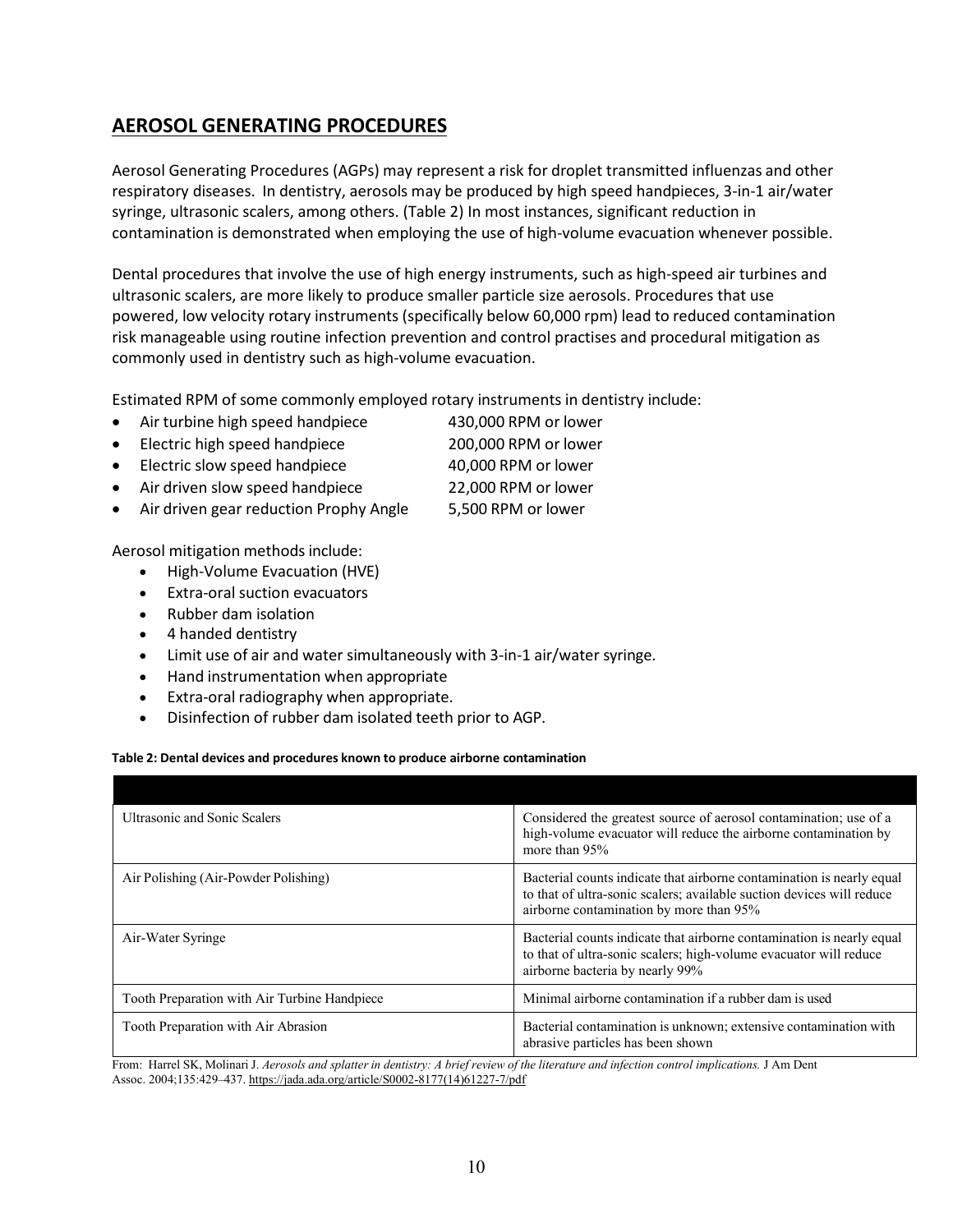## **Notes about Masks and AGPs:**

- Masks and eye protection may be used for an extended period, including repeated interactions with multiple patients unless it becomes damaged, wet or soiled. <https://sharedhealthmb.ca/files/extended-use-of-face-masks.pdf>
- Health Canada has expanded equivalent alternate standards including non-medical N95 respirators, commercial-grade N95 respirators, and respirators approved under standards used in other countries that are similar to NIOSH-approved N95 respirators. See Government of Canada [https://www.canada.ca/en/health-canada/services/drugs-health-products/medical-devices/masks](https://www.canada.ca/en/health-canada/services/drugs-health-products/medical-devices/masks-respirators-covid19.html)[respirators-covid19.html.](https://www.canada.ca/en/health-canada/services/drugs-health-products/medical-devices/masks-respirators-covid19.html)
- Respirators with exhalation valves are not recommended for source control and should not be used during surgical procedures as unfiltered exhaled breath may compromise the sterile field. If only a respirator with an exhalation valve is available and source control is needed, the exhalation valve should be covered with a facemask that does not interfere with the respirator fit.
- Non-medical masks or cloth face coverings are not considered personal protective equipment (PPE). Health Canada Non-Medical Mask guidance: [https://www.canada.ca/en/public](https://www.canada.ca/en/public-health/services/diseases/2019-novel-coronavirus-infection/prevention-risks/about-non-medical-masks-face-coverings.html)[health/services/diseases/2019-novel-coronavirus-infection/prevention-risks/about-non-medical](https://www.canada.ca/en/public-health/services/diseases/2019-novel-coronavirus-infection/prevention-risks/about-non-medical-masks-face-coverings.html)[masks-face-coverings.html](https://www.canada.ca/en/public-health/services/diseases/2019-novel-coronavirus-infection/prevention-risks/about-non-medical-masks-face-coverings.html)
- Evidence to support a safe return to clinical practise by oral health professionals in Canada during the COVID-19 pandemic: A report prepared for the Office of the Chief Dental Officer of Canada. [https://www.canada.ca/en/public-health/services/diseases/2019-novel-coronavirus](https://www.canada.ca/en/public-health/services/diseases/2019-novel-coronavirus-infection/health-professionals/evidence-safe-return-clinical-practice-oral-health.html?utm_source=Canada.ca&utm_medium=Email&utm_campaign=McGill_report_update1_covid_Nov2020_eng&a12)[infection/health-professionals/evidence-safe-return-clinical-practice-oral](https://www.canada.ca/en/public-health/services/diseases/2019-novel-coronavirus-infection/health-professionals/evidence-safe-return-clinical-practice-oral-health.html?utm_source=Canada.ca&utm_medium=Email&utm_campaign=McGill_report_update1_covid_Nov2020_eng&a12)[health.html?utm\\_source=Canada.ca&utm\\_medium=Email&utm\\_campaign=McGill\\_report\\_update1](https://www.canada.ca/en/public-health/services/diseases/2019-novel-coronavirus-infection/health-professionals/evidence-safe-return-clinical-practice-oral-health.html?utm_source=Canada.ca&utm_medium=Email&utm_campaign=McGill_report_update1_covid_Nov2020_eng&a12) [\\_covid\\_Nov2020\\_eng - a12](https://www.canada.ca/en/public-health/services/diseases/2019-novel-coronavirus-infection/health-professionals/evidence-safe-return-clinical-practice-oral-health.html?utm_source=Canada.ca&utm_medium=Email&utm_campaign=McGill_report_update1_covid_Nov2020_eng&a12)

## **DONNING AND DOFFING**

Practice caution at all times, particularly during high risk moments such as when donning and doffing PPE. Remember that Doffing (taking off PPE) is often identified as where a breach may occur and is the riskier of the two procedures for the provider. Please take additional care.

Donning Shared Health Video: <https://youtu.be/B5ew8020fwc> Doffing Shared Health Video: <https://youtu.be/Lly8DjGcvDM>

<https://sharedhealthmb.ca/files/infection-prevention-and-control-learning-booklet.pdf>